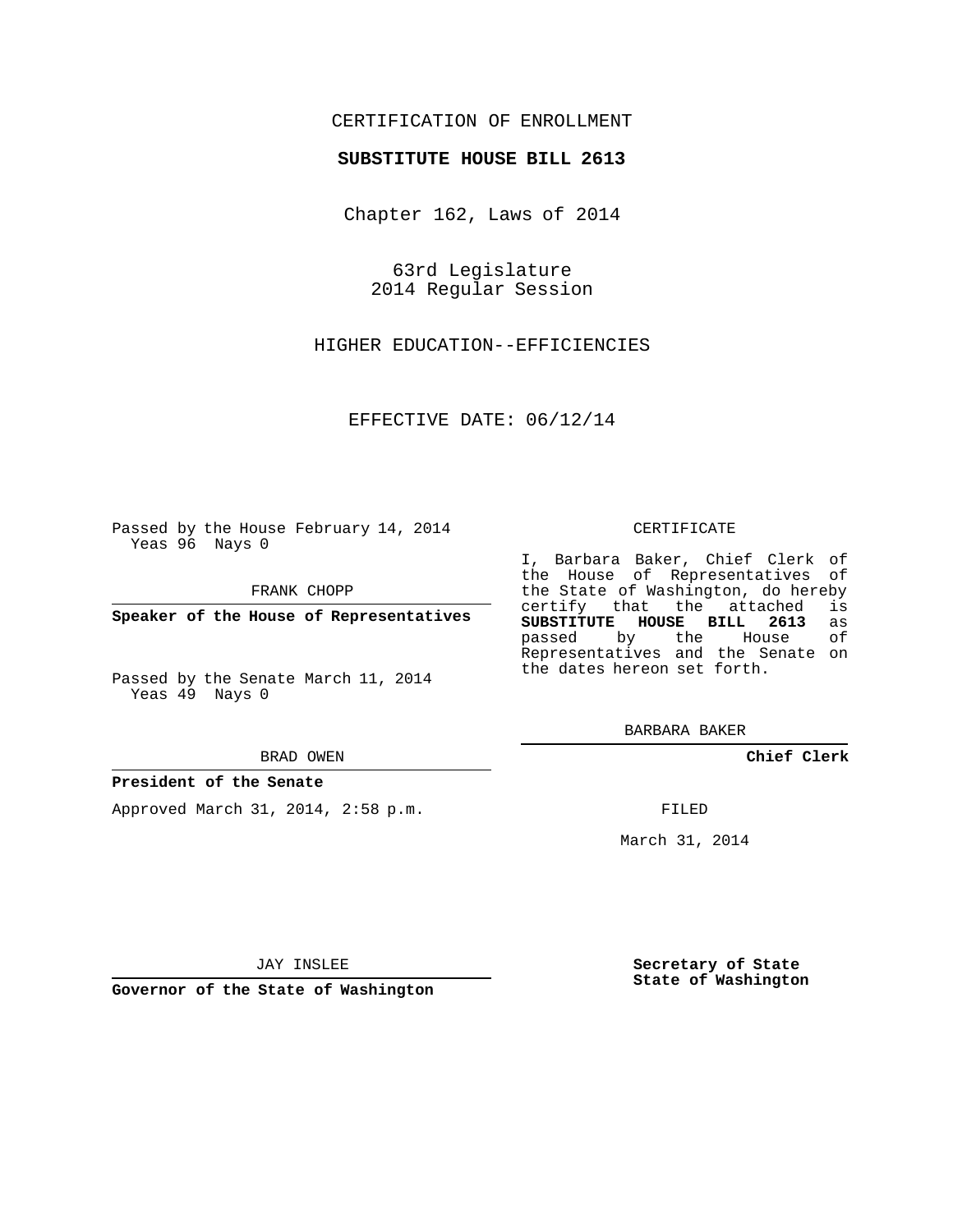# **SUBSTITUTE HOUSE BILL 2613** \_\_\_\_\_\_\_\_\_\_\_\_\_\_\_\_\_\_\_\_\_\_\_\_\_\_\_\_\_\_\_\_\_\_\_\_\_\_\_\_\_\_\_\_\_

\_\_\_\_\_\_\_\_\_\_\_\_\_\_\_\_\_\_\_\_\_\_\_\_\_\_\_\_\_\_\_\_\_\_\_\_\_\_\_\_\_\_\_\_\_

Passed Legislature - 2014 Regular Session

## **State of Washington 63rd Legislature 2014 Regular Session**

**By** House Higher Education (originally sponsored by Representatives Gregerson, Zeiger, Seaquist, Haler, Morrell, Pollet, and Jinkins)

READ FIRST TIME 02/05/14.

 AN ACT Relating to creating efficiencies for institutions of higher education; and amending RCW 28B.15.102, 42.16.010, 44.28.816, and 43.88.110.

BE IT ENACTED BY THE LEGISLATURE OF THE STATE OF WASHINGTON:

 **Sec. 1.** RCW 28B.15.102 and 2013 c 23 s 53 are each amended to read as follows:

 (1) Beginning with the 2011-12 academic year, any four-year institution of higher education that increases tuition beyond levels assumed in the omnibus appropriations act is subject to the financial aid requirements included in this section and shall remain subject to these requirements through the 2018-19 academic year.

 (2) Beginning July 1, 2011, each four-year institution of higher education that raises tuition beyond levels assumed in the omnibus appropriations act shall, in a manner consistent with the goal of enhancing the quality of and access to their institutions, provide financial aid to offset full-time tuition fees for resident undergraduate students as follows:

 (a) Subtract from the full-time tuition fees an amount that is equal to the maximum amount of a state need grant award that would be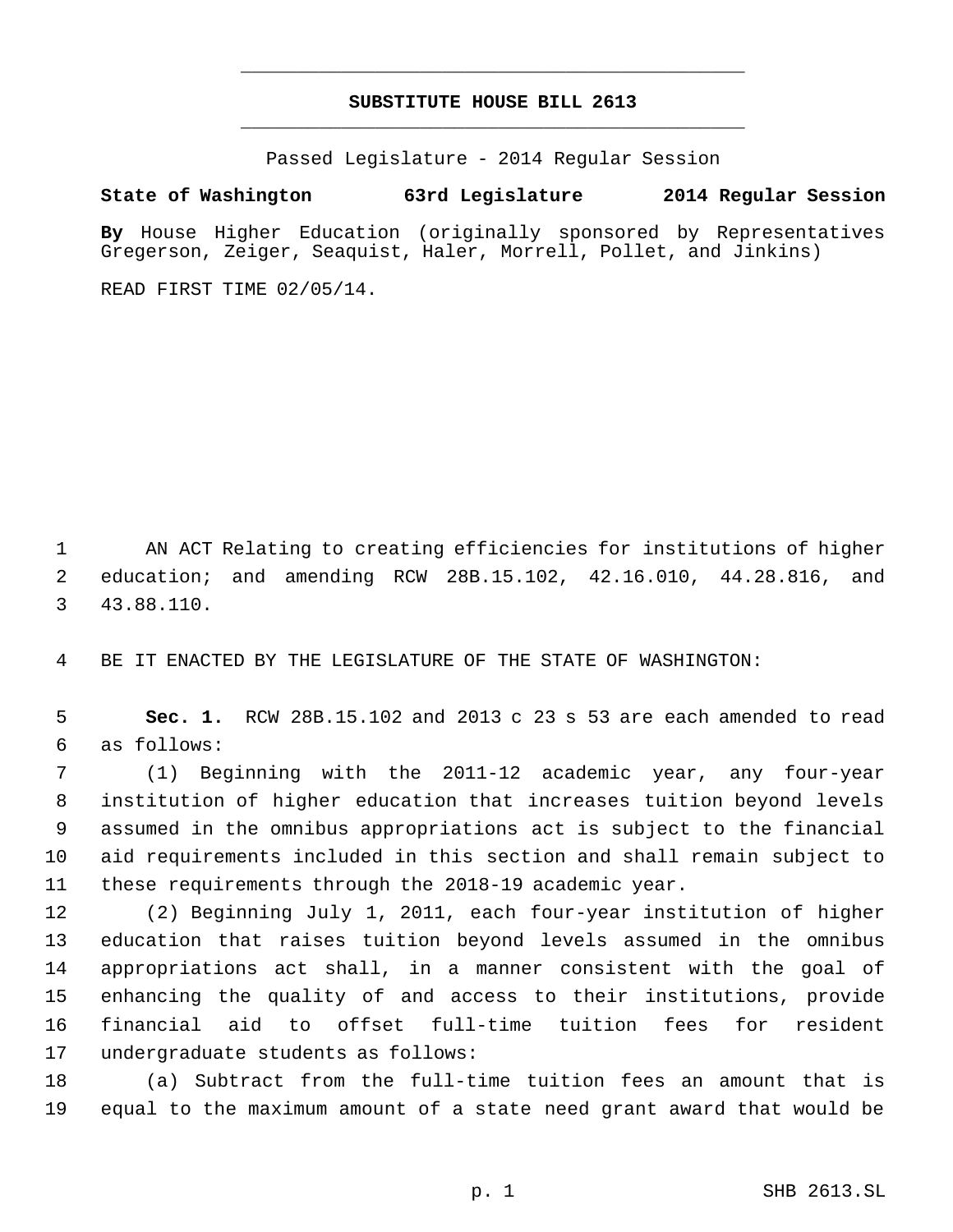given to an eligible student with a family income at or below fifty percent of the state's median family income as determined by the student achievement council; and

(b) Offset the remainder as follows:

 (i) Students with demonstrated need whose family incomes are at or below fifty percent of the state's median family income shall receive financial aid equal to one hundred percent of the remainder if an institution's full-time tuition fees for resident undergraduate students is five percent or greater of the state's median family income 10 for a family of four as provided by the student achievement council;

 (ii) Students with demonstrated need whose family incomes are greater than fifty percent and no more than seventy percent of the state's median family income shall receive financial aid equal to seventy-five percent of the remainder if an institution's full-time tuition fees for resident undergraduate students is ten percent or greater of the state's median family income for a family of four as provided by the student achievement council;

 (iii) Students with demonstrated need whose family incomes exceed seventy percent and are less than one hundred percent of the state's median family income shall receive financial aid equal to fifty percent of the remainder if an institution's full-time tuition fees for resident undergraduate students is fifteen percent or greater of the state's median family income for a family of four as provided by the student achievement council; and

 (iv) Students with demonstrated need whose family incomes are at or exceed one hundred percent and are no more than one hundred twenty-five percent of the state's median family income shall receive financial aid equal to twenty-five percent of the remainder if an institution's full-time tuition fees for resident undergraduate students is twenty percent or greater of the state's median family income for a family of four as provided by the student achievement council.

 (3) The financial aid required in subsection (2) of this section shall:

 (a) Be reduced by the amount of other financial aid awards, not including the state need grant;

- (b) Be prorated based on credit load; and
- (c) Only be provided to students up to demonstrated need.
- (4) Financial aid sources and methods may be: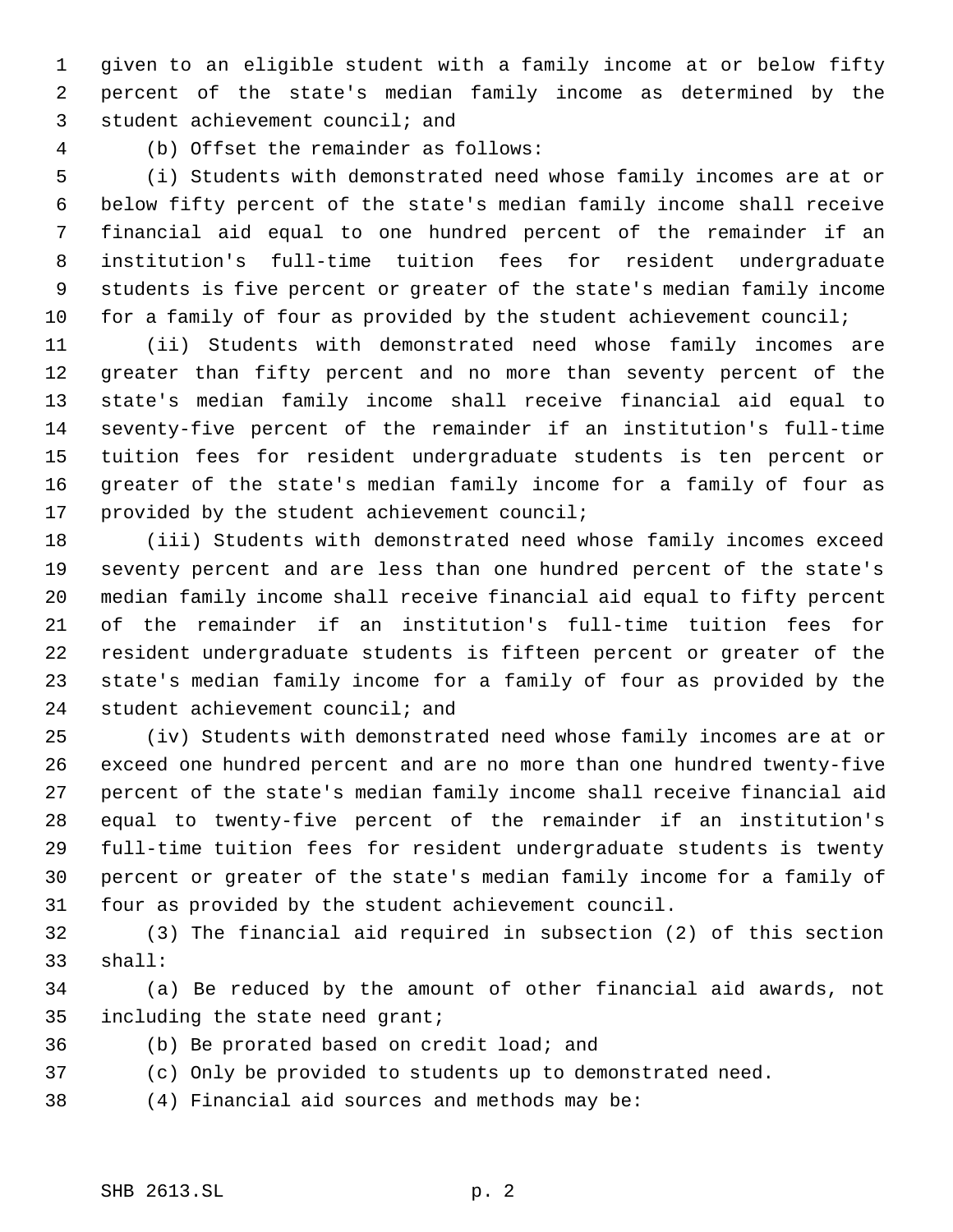- 
- (a) Tuition revenue or locally held funds;

 (b) Tuition waivers created by a four-year institution of higher education for the specific purpose of serving low and middle-income students; or

(c) Local financial aid programs.

 (5) Use of tuition waivers as specified in subsection (4)(b) of this section shall not be included in determining total state tuition waiver authority as defined in RCW 28B.15.910.

9 (6) By ((August 15, 2012, and August 15th)) December 31st every 10 year ((thereafter)), four-year institutions of higher education that 11 increase tuition beyond levels assumed in the omnibus appropriations 12 act after January 1, 2011, shall report to the governor and relevant committees of the legislature on the effectiveness of the various sources and methods of financial aid in mitigating tuition increases. A key purpose of these reports is to provide information regarding the results of the decision to grant tuition-setting authority to the four- year institutions of higher education and whether tuition setting authority should continue to be granted to the institutions or revert back to the legislature after consideration of the impacts on students, including educational access, affordability, and quality. These reports shall include:

22 (a) The amount of ((additional)) financial aid provided to middle-23 income and low-income resident students with demonstrated need in the 24 aggregate and per student;

 (b) An itemization of the sources and methods of financial aid provided by the four-year institution of higher education in the 27 aggregate and per student for resident undergraduate students;

 (c) An analysis of the combined impact of federal tuition tax credits and financial aid provided by the institution of higher education on the net cost to students and their families resulting from tuition increases;

 (d) In cases where tuition increases are greater than those assumed in the omnibus appropriations act at any four-year institution of higher education, the institution must include an explanation in its report of why this increase was necessary and how the institution will mitigate the effects of the increase. The institution must include in this section of its report a plan and specific timelines; and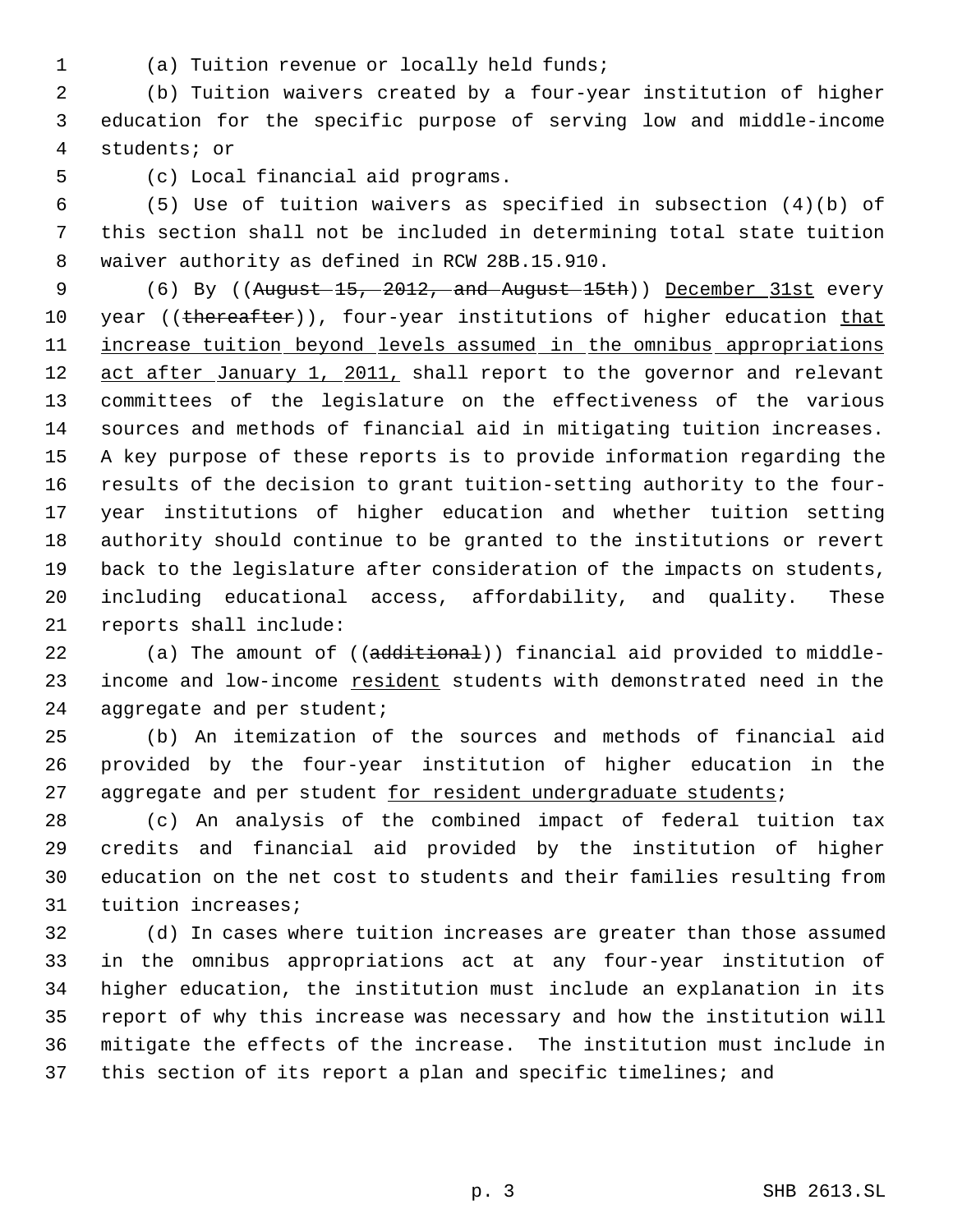(e) An analysis of changes in resident student enrollment patterns, participation rates, graduation rates, and debt load, by race and ethnicity, gender, state and county of origin, age, and socioeconomic status, and a plan to mitigate effects of reduced diversity due to tuition increases. This analysis shall include disaggregated data for resident students in the following income brackets:

(i) Up to seventy percent of the median family income;

 (ii) Between seventy-one percent and one hundred twenty-five 9 percent of the median family income; and

 (iii) Above one hundred twenty-five percent of the median family income.

 (7) Beginning in the 2012-13 academic year, the University of Washington shall enroll during each academic year at least the same number of resident first-year undergraduate students at the Seattle campus, as defined in RCW 28B.15.012, as enrolled during the 2009-10 academic year. This requirement shall not apply to nonresident undergraduate and graduate and professional students.

 **Sec. 2.** RCW 42.16.010 and 2011 1st sp.s. c 43 s 446 are each amended to read as follows:

 (1) Except as provided otherwise in subsections (2) and (3) of this section, all state officers and employees shall be paid for services rendered from the first day of the month through the fifteenth day of the month and for services rendered from the sixteenth day of the month through the last calendar day of the month. Paydates for these two pay periods shall be established by the director of financial management through the administrative hearing process and the official paydates shall be established six months prior to the beginning of each subsequent calendar year. Under no circumstance shall the paydate be established more than ten days after the pay period in which the wages are earned except when the designated paydate falls on Sunday, in which case the paydate shall not be later than the following Monday. Payment shall be deemed to have been made by the established paydates if: (a) The salary warrant is available at the geographic work location at which the warrant is normally available to the employee; or (b) the salary has been electronically transferred into the employee's account at the employee's designated financial institution; or (c) the salary warrants are mailed at least two days before the established paydate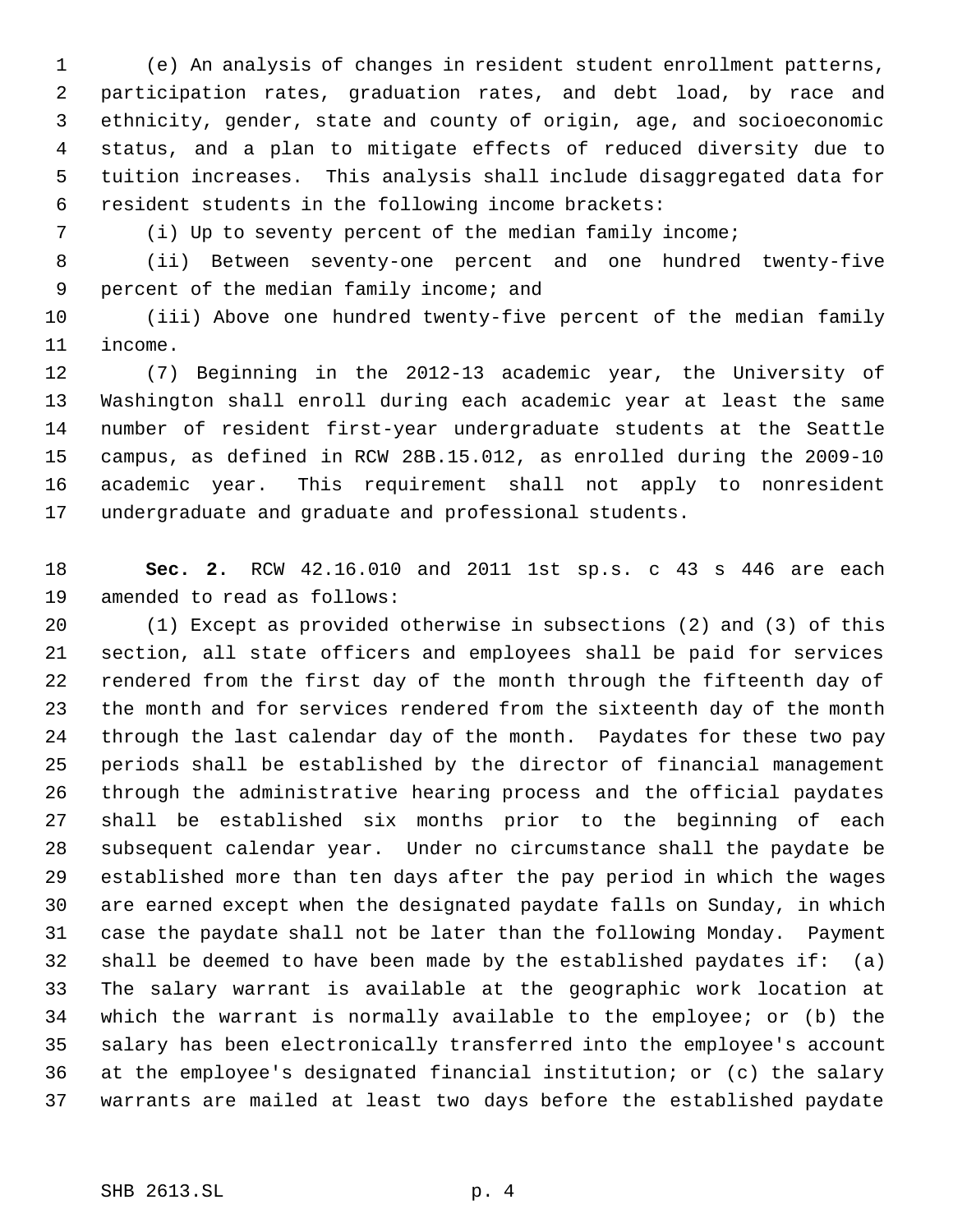for those employees engaged in work in remote or varying locations from the geographic location at which the payroll is prepared, provided that the employee has requested payment by mail.

 The office of financial management shall develop the necessary policies and operating procedures to assure that all remuneration for services rendered including basic salary, shift differential, standby pay, overtime, penalty pay, salary due based on contractual agreements, and special pay provisions, as provided for by law, agency policy or rule, or contract, shall be available to the employee on the designated paydate. Overtime, penalty pay, and special pay provisions may be paid by the next following paydate if the postponement of payment is attributable to: The employee's not making a timely or accurate report of the facts which are the basis for the payment, or the employer's lack of reasonable opportunity to verify the claim.

 Compensable benefits payable because of separation from state service shall be paid with the earnings for the final period worked unless the employee separating has not provided the agency with the proper notification of intent to terminate.

 One-half of the employee's basic monthly salary shall be paid in each pay period. Employees paid on an hourly basis or employees who work less than a full pay period shall be paid for actual salary earned.

 (2) Subsection (1) of this section shall not apply in instances where it would conflict with contractual rights or, with the approval of the office of financial management, to short-term, intermittent, noncareer state employees, to student employees of institutions of higher education, to national or state guard members participating in state active duty, and to liquor control agency managers who are paid a percentage of monthly liquor sales.

 (3) When a national or state guard member is called to participate in state active duty, the paydate shall be no more than seven days following completion of duty or the end of the pay period, whichever is first. When the seventh day falls on Sunday, the paydate shall not be later than the following Monday. This subsection shall apply only to the pay a national or state guard member receives from the military department for state active duty.

 (4) Notwithstanding subsections (1) and (2) of this section, a bargained contract at an institution of higher education may include a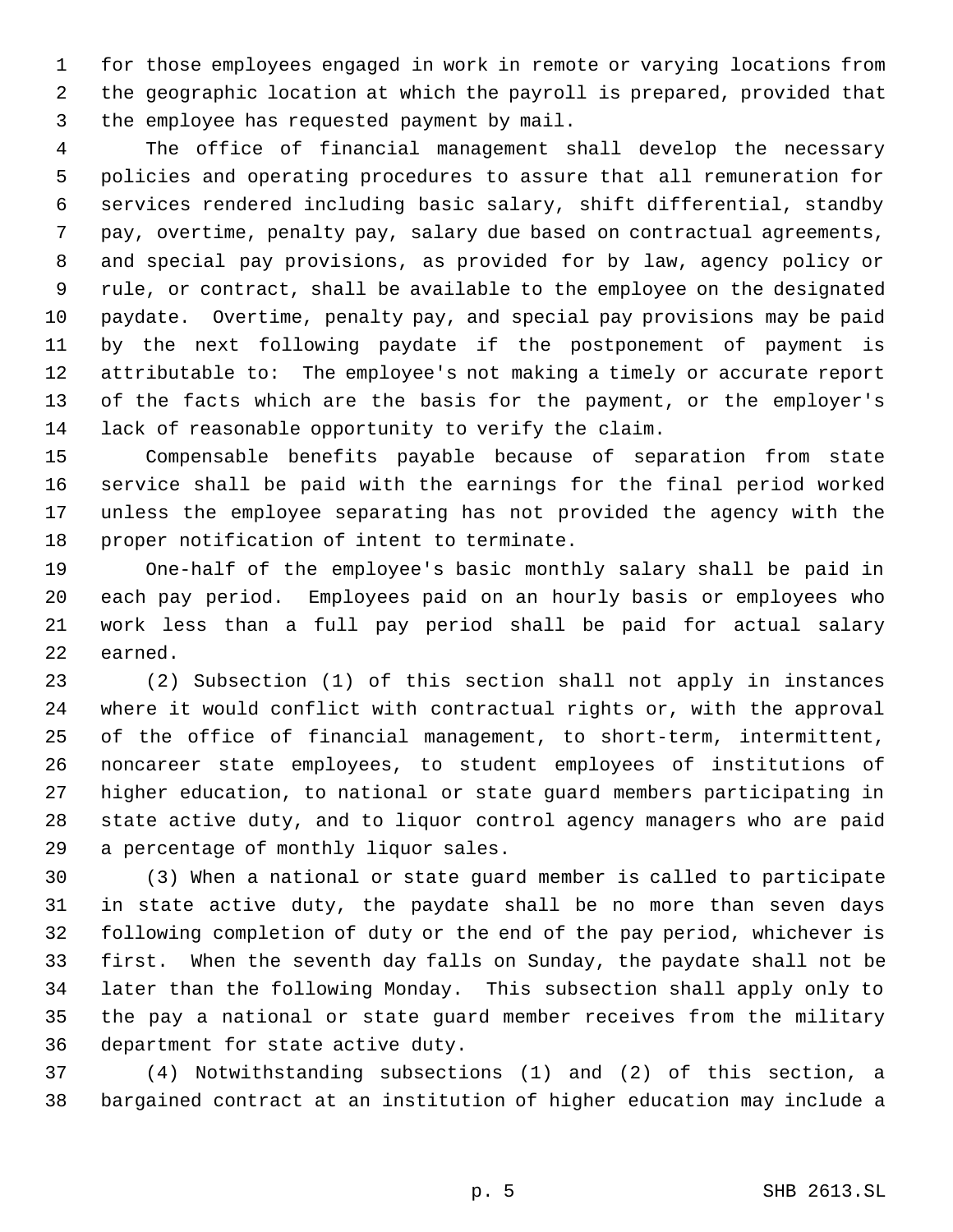provision for paying part-time academic employees on a pay schedule that coincides with all the paydays used for full-time academic employees.

 (5)(a) Notwithstanding subsections (1), (2), and (4) of this 5 section, an institution of higher education as defined in RCW 28B.10.016 may pay its employees for services rendered biweekly, in pay periods consisting of two consecutive seven calendar-day weeks. The paydate for each pay period shall be seven calendar days after the end 9 of the pay period. Under no circumstance may the paydate be established more than seven days after the pay period in which the wages are earned except that when the designated paydate falls on a 12 holiday, the paydate shall not be later than the following Monday.

 (b) Employees on a biweekly payroll cycle under this subsection (5) who are paid a salary may receive a prorated amount of their annualized 15 salary each pay period. The prorated amount must be proportional to 16 the number of pay periods worked in the calendar year. Employees on a 17 biweekly payroll cycle under this subsection (5) who are paid hourly, or who work less than a full pay period may be paid the actual salary amount earned during the pay period.

20 (c) Each institution that adopts a biweekly pay schedule under this subsection (5) must establish, publish, and notify the director of the office of financial management of the official paydates six months before the beginning of each subsequent calendar year.

 (6) Notwithstanding subsections (1), (2), and (4) of this section, academic employees at institutions of higher education as defined in 26 RCW 28B.10.016 whose employment appointments are less than twelve months may have their salaries prorated in such a way that coincides 28 with the paydays used for full-time employees.

 **Sec. 3.** RCW 44.28.816 and 2011 1st sp.s. c 10 s 31 are each amended to read as follows:

 (1) During calendar year 2018, the joint committee shall complete a systemic performance audit of the tuition-setting authority in RCW 28B.15.067 granted to the governing boards of the state universities, regional universities, and The Evergreen State College. The audit must include a separate analysis of both the authority granted in RCW 28B.15.067(3) and the authority in RCW 28B.15.067(4). The purpose of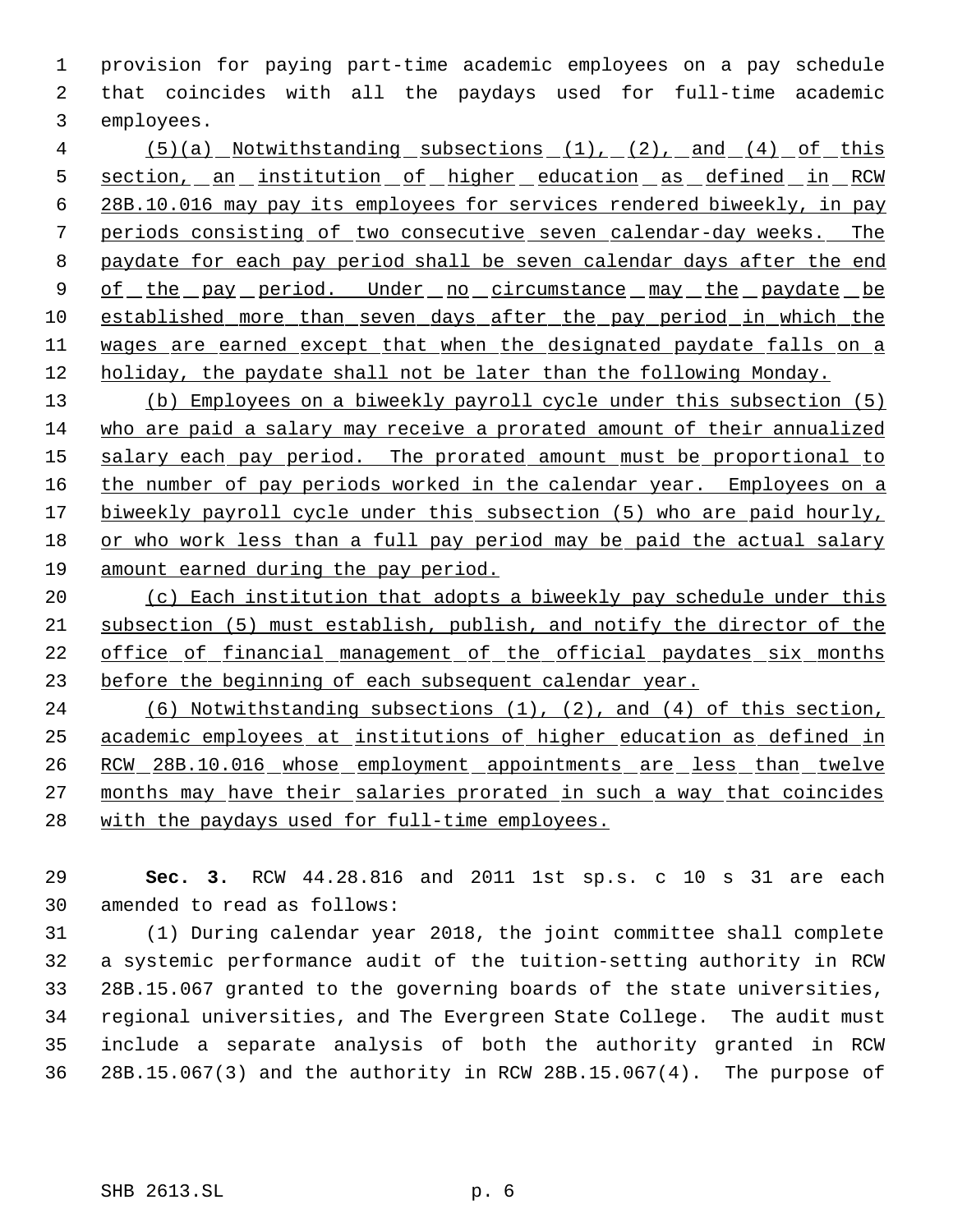the audit is to evaluate the impact of institutional tuition-setting 2 authority on student access, affordability, and ((institutional 3 quality) completion.

 (2) The audit must include an evaluation of the following outcomes for each four-year institution of higher education:

 (a) Changes in undergraduate enrollment, retention, and graduation by race and ethnicity, gender, state and county of origin, age, and socioeconomic status;

 (b) The impact on student transferability, particularly from 10 Washington community and technical colleges;

(c) Changes in time and credits to degree;

 (d) Changes in the number and availability of online programs and 13 undergraduate enrollments in the programs;

 (e) Changes in enrollments in the running start and other dual enrollment programs;

 (f) Impacts on funding levels for state student financial aid programs;

 (g) Any changes in the percent of students who apply for student financial aid using the free application for federal student aid (FAFSA);

 (h) Any changes in the percent of students who apply for available tax credits;

 (i) Information on the use of building fee revenue by fiscal or academic year; and

 (j) Undergraduate tuition and fee rates compared to undergraduate tuition and fee rates at similar institutions in the global challenge states.

 (3) The audit must include recommendations on whether to continue tuition-setting authority beyond the 2018-19 academic year.

 (4) In conducting the audit, the auditor shall solicit input from key higher education stakeholders, including but not limited to students and their families, faculty, and staff. To the maximum extent possible, data for the University of Washington and Washington State University shall be disaggregated by branch campus.

 (5) The auditor shall report findings and recommendations to the appropriate committees of the legislature by December 15, 2018.

(6) This section expires December 31, 2018.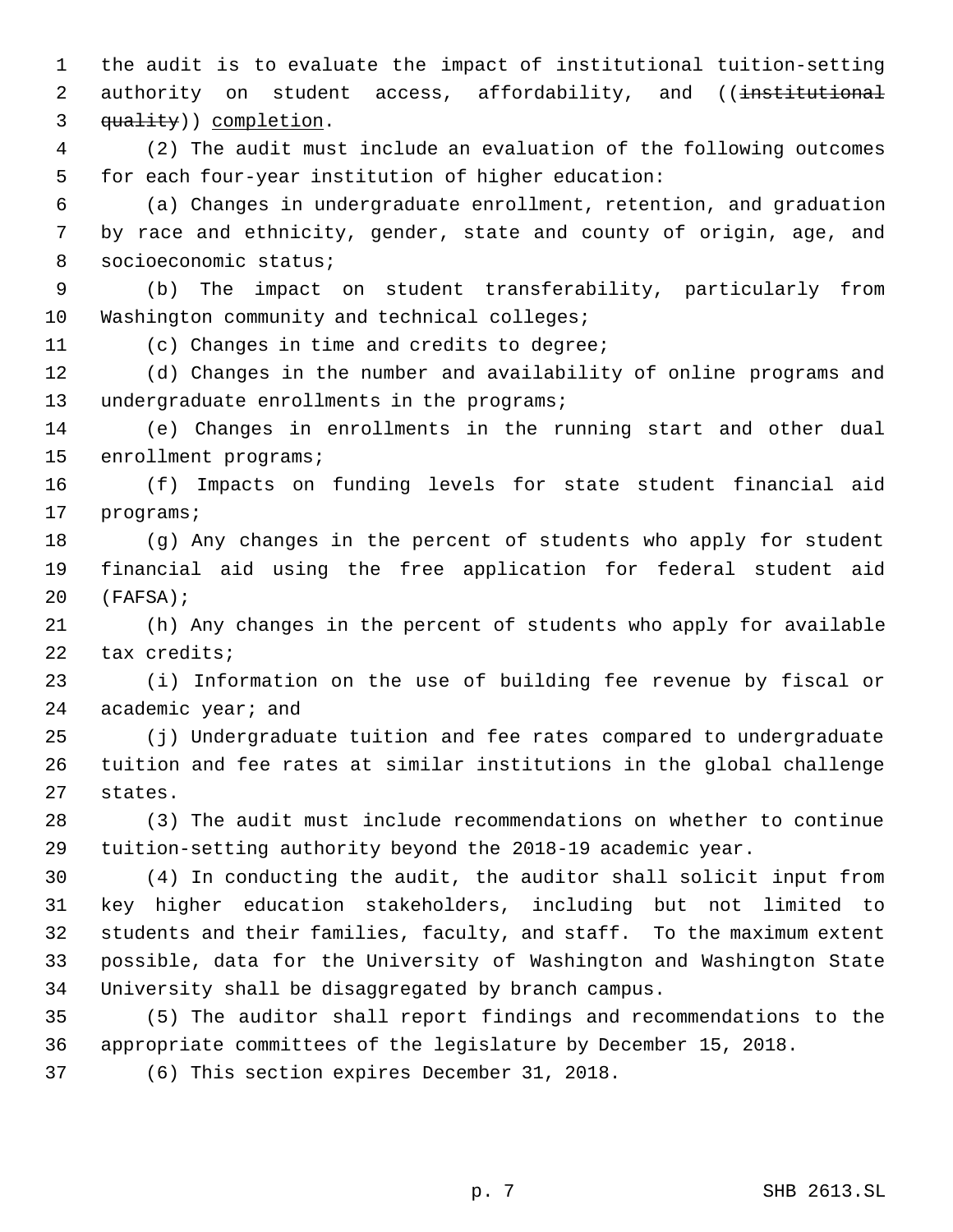**Sec. 4.** RCW 43.88.110 and 2009 c 518 s 3 are each amended to read as follows:

 This section sets forth the expenditure programs and the allotment and reserve procedures to be followed by the executive branch for public funds.

 (1) Allotments of an appropriation for any fiscal period shall conform to the terms, limits, or conditions of the appropriation.

 (2) The director of financial management shall provide all agencies with a complete set of operating and capital instructions for preparing a statement of proposed expenditures at least thirty days before the beginning of a fiscal period. The set of instructions need not include specific appropriation amounts for the agency.

 (3) Within forty-five days after the beginning of the fiscal period or within forty-five days after the governor signs the omnibus biennial appropriations act, whichever is later, all agencies shall submit to the governor a statement of proposed expenditures at such times and in such form as may be required by the governor.

 (4) The office of financial management shall develop a method for monitoring capital appropriations and expenditures that will capture at least the following elements:

 (a) Appropriations made for capital projects including transportation projects;

 (b) Estimates of total project costs including past, current, ensuing, and future biennial costs;

(c) Comparisons of actual costs to estimated costs;

 (d) Comparisons of estimated construction start and completion dates with actual dates;

(e) Documentation of fund shifts between projects.

 This data may be incorporated into the existing accounting system or into a separate project management system, as deemed appropriate by the office of financial management.

 (5) The office of financial management, prior to approving allotments for major capital construction projects valued over five 34 million dollars, with the exception of projects at institutions of higher education as defined in RCW 28B.10.016, which may be valued up to ten million dollars, shall institute procedures for reviewing such projects at the predesign stage that will reduce long-term costs and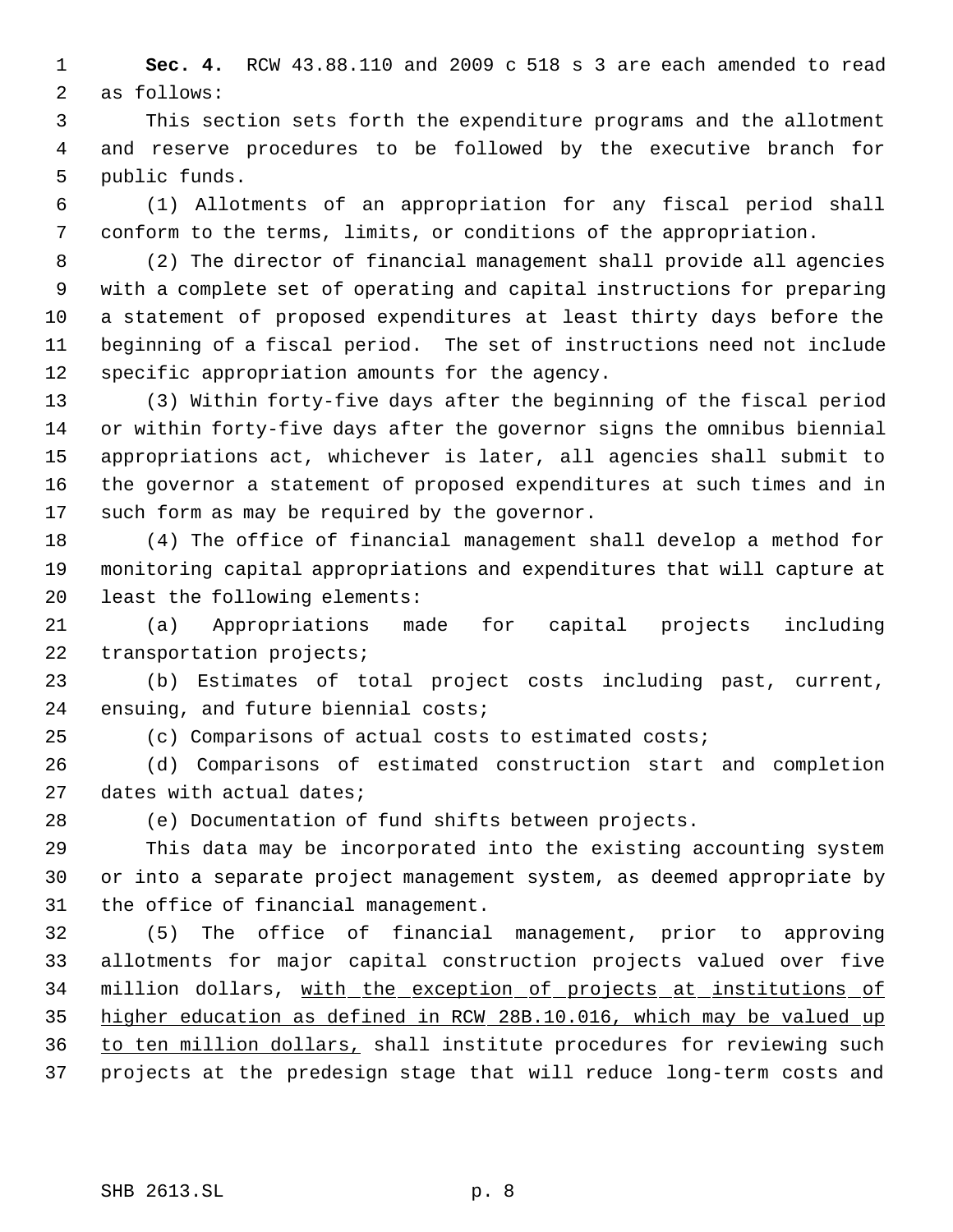increase facility efficiency. The procedures shall include, but not be limited to, the following elements:

 (a) Evaluation of facility program requirements and consistency with long-range plans;

 (b) Utilization of a system of cost, quality, and performance standards to compare major capital construction projects; and

 (c) A requirement to incorporate value-engineering analysis and constructability review into the project schedule.

 (6) No expenditure may be incurred or obligation entered into for such major capital construction projects including, without exception, land acquisition, site development, predesign, design, construction, and equipment acquisition and installation, until the allotment of the funds to be expended has been approved by the office of financial management. This limitation does not prohibit the continuation of expenditures and obligations into the succeeding biennium for projects for which allotments have been approved in the immediate prior biennium.

 (7) If at any time during the fiscal period the governor projects a cash deficit in a particular fund or account as defined by RCW 43.88.050, the governor shall make across-the-board reductions in allotments for that particular fund or account so as to prevent a cash deficit, unless the legislature has directed the liquidation of the cash deficit over one or more fiscal periods. Except for the legislative and judicial branches and other agencies headed by elective officials, the governor shall review the statement of proposed operating expenditures for reasonableness and conformance with legislative intent. The governor may request corrections of proposed allotments submitted by the legislative and judicial branches and agencies headed by elective officials if those proposed allotments contain significant technical errors. Once the governor approves the proposed allotments, further revisions may at the request of the office of financial management or upon the agency's initiative be made on a quarterly basis and must be accompanied by an explanation of the reasons for significant changes. However, changes in appropriation level authorized by the legislature, changes required by across-the- board reductions mandated by the governor, changes caused by executive increases to spending authority, and changes caused by executive decreases to spending authority for failure to comply with the